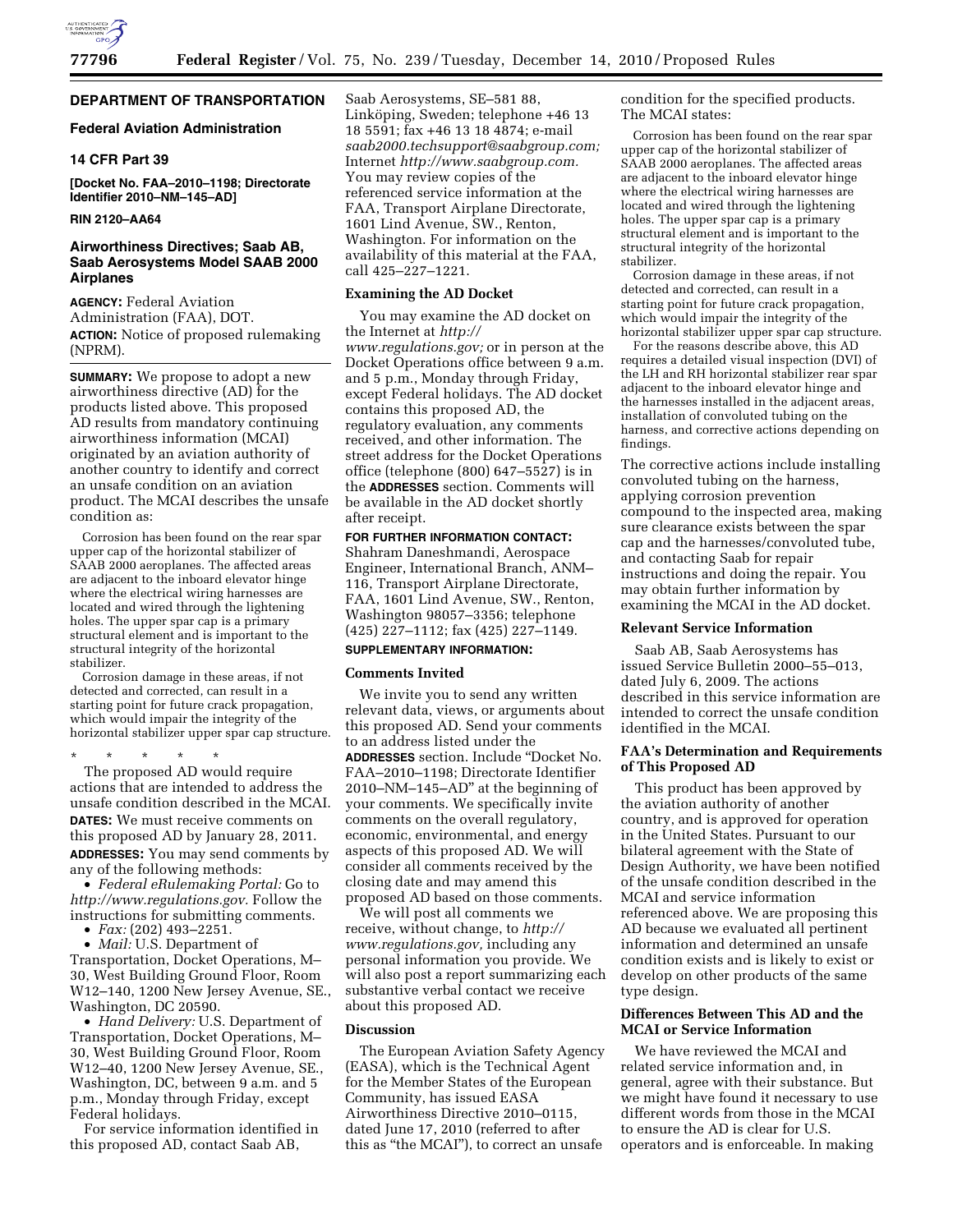these changes, we do not intend to differ on a substantial number of small entities substantively from the information provided in the MCAI and related service information.

We might also have proposed different actions in this AD from those in the MCAI in order to follow FAA policies. Any such differences are highlighted in a NOTE within the proposed AD.

### **Costs of Compliance**

Based on the service information, we estimate that this proposed AD would affect about 8 products of U.S. registry. We also estimate that it would take about 2 work-hours per product to comply with the basic requirements of this proposed AD. The average labor rate is \$85 per work-hour. Based on these figures, we estimate the cost of the proposed AD on U.S. operators to be \$1,360, or \$170 per product.

# **Authority for This Rulemaking**

Title 49 of the United States Code specifies the FAA's authority to issue rules on aviation safety. Subtitle I, section 106, describes the authority of the FAA Administrator. ''Subtitle VII: Aviation Programs,'' describes in more detail the scope of the Agency's authority.

We are issuing this rulemaking under the authority described in ''Subtitle VII, Part A, Subpart III, Section 44701: General requirements.'' Under that section, Congress charges the FAA with promoting safe flight of civil aircraft in air commerce by prescribing regulations for practices, methods, and procedures the Administrator finds necessary for safety in air commerce. This regulation is within the scope of that authority because it addresses an unsafe condition that is likely to exist or develop on products identified in this rulemaking action.

### **Regulatory Findings**

We determined that this proposed AD would not have federalism implications under Executive Order 13132. This proposed AD would not have a substantial direct effect on the States, on the relationship between the national Government and the States, or on the distribution of power and responsibilities among the various levels of government.

*For the reasons discussed above, I certify this proposed regulation:* 

1. Is not a ''significant regulatory action'' under Executive Order 12866;

2. Is not a ''significant rule'' under the DOT Regulatory Policies and Procedures (44 FR 11034, February 26, 1979); and

3. Will not have a significant economic impact, positive or negative, under the criteria of the Regulatory Flexibility Act.

We prepared a regulatory evaluation of the estimated costs to comply with this proposed AD and placed it in the AD docket.

# **List of Subjects in 14 CFR Part 39**

Air transportation, Aircraft, Aviation safety, Incorporation by reference, Safety.

#### **The Proposed Amendment**

Accordingly, under the authority delegated to me by the Administrator, the FAA proposes to amend 14 CFR part 39 as follows:

# **PART 39—AIRWORTHINESS DIRECTIVES**

1. The authority citation for part 39 continues to read as follows:

**Authority:** 49 U.S.C. 106(g), 40113, 44701.

# **§ 39.13 [Amended]**

2. The FAA amends § 39.13 by adding the following new AD:

**Saab AB, Saab Aerosystems:** Docket No. FAA–2010–1198; Directorate Identifier 2010–NM–145–AD.

### **Comments Due Date**

(a) We must receive comments by January 28, 2011.

# **Affected ADs**

(b) None.

#### **Applicability**

(c) This AD applies to all Saab AB, Saab Aerosystems Model SAAB 2000 airplanes, certificated in any category.

#### **Subject**

(d) Air Transport Association (ATA) of America Code 55: Stabilizers.

#### **Reason**

(e) The mandatory continuing airworthiness information (MCAI) states:

Corrosion has been found on the rear spar upper cap of the horizontal stabilizer of SAAB 2000 aeroplanes. The affected areas are adjacent to the inboard elevator hinge where the electrical wiring harnesses are located and wired through the lightening holes. The upper spar cap is a primary structural element and is important to the structural integrity of the horizontal stabilizer.

Corrosion damage in these areas, if not detected and corrected, can result in a starting point for future crack propagation, which would impair the integrity of the horizontal stabilizer upper spar cap structure.

\* \* \* \* \*

# **Compliance**

(f) You are responsible for having the actions required by this AD performed within the compliance times specified, unless the actions have already been done.

#### **Actions**

(g) Within 12 months after the effective date of this AD: Do a detailed visual inspection for corrosion of the left-hand and right-hand horizontal stabilizers, do a detailed visual inspection for chafing or damage on the harness installed in the adjacent area, and install convoluted tubing on the harness, in accordance with the Accomplishment Instructions of Saab Service Bulletin 2000–55–013, dated July 6, 2009.

(h) If, during the inspection required by paragraph (g) of this AD, corrosion is found, before next flight, repair the corrosion using a method approved by the Manager, International Branch, ANM–116, Transport Airplane Directorate, FAA, or EASA (or its delegated agent).

#### **FAA AD Differences**

**Note 1:** This AD differs from the MCAI and/or service information as follows: No differences.

# **Other FAA AD Provisions**

(i) The following provisions also apply to this AD:

(1) *Alternative Methods of Compliance (AMOCs):* The Manager, International Branch, ANM–116, Transport Airplane Directorate, FAA, has the authority to approve AMOCs for this AD, if requested using the procedures found in 14 CFR 39.19. Send information to *Attn:* Shahram Daneshmandi, Aerospace Engineer, International Branch, ANM–116, Transport Airplane Directorate, FAA, 1601 Lind Avenue, SW., Renton, Washington 98057– 3356; telephone (425) 227–1112; fax (425) 227–1149. Before using any approved AMOC on any airplane to which the AMOC applies, notify your principal maintenance inspector (PMI) or principal avionics inspector (PAI), as appropriate, or lacking a principal inspector, your local Flight Standards District Office. The AMOC approval letter must specifically reference this AD.

(2) *Airworthy Product:* For any requirement in this AD to obtain corrective actions from a manufacturer or other source, use these actions if they are FAA-approved. Corrective actions are considered FAA-approved if they are approved by the State of Design Authority (or their delegated agent). You are required to assure the product is airworthy before it is returned to service.

(3) *Reporting Requirements:* A Federal agency may not conduct or sponsor, and a person is not required to respond to, nor shall a person be subject to a penalty for failure to comply with a collection of information subject to the requirements of the Paperwork Reduction Act unless that collection of information displays a current valid OMB Control Number. The OMB Control Number for this information collection is 2120–0056. Public reporting for this collection of information is estimated to be approximately 5 minutes per response, including the time for reviewing instructions, completing and reviewing the collection of information. All responses to this collection of information are mandatory. Comments concerning the accuracy of this burden and suggestions for reducing the burden should be directed to the FAA at: 800 Independence